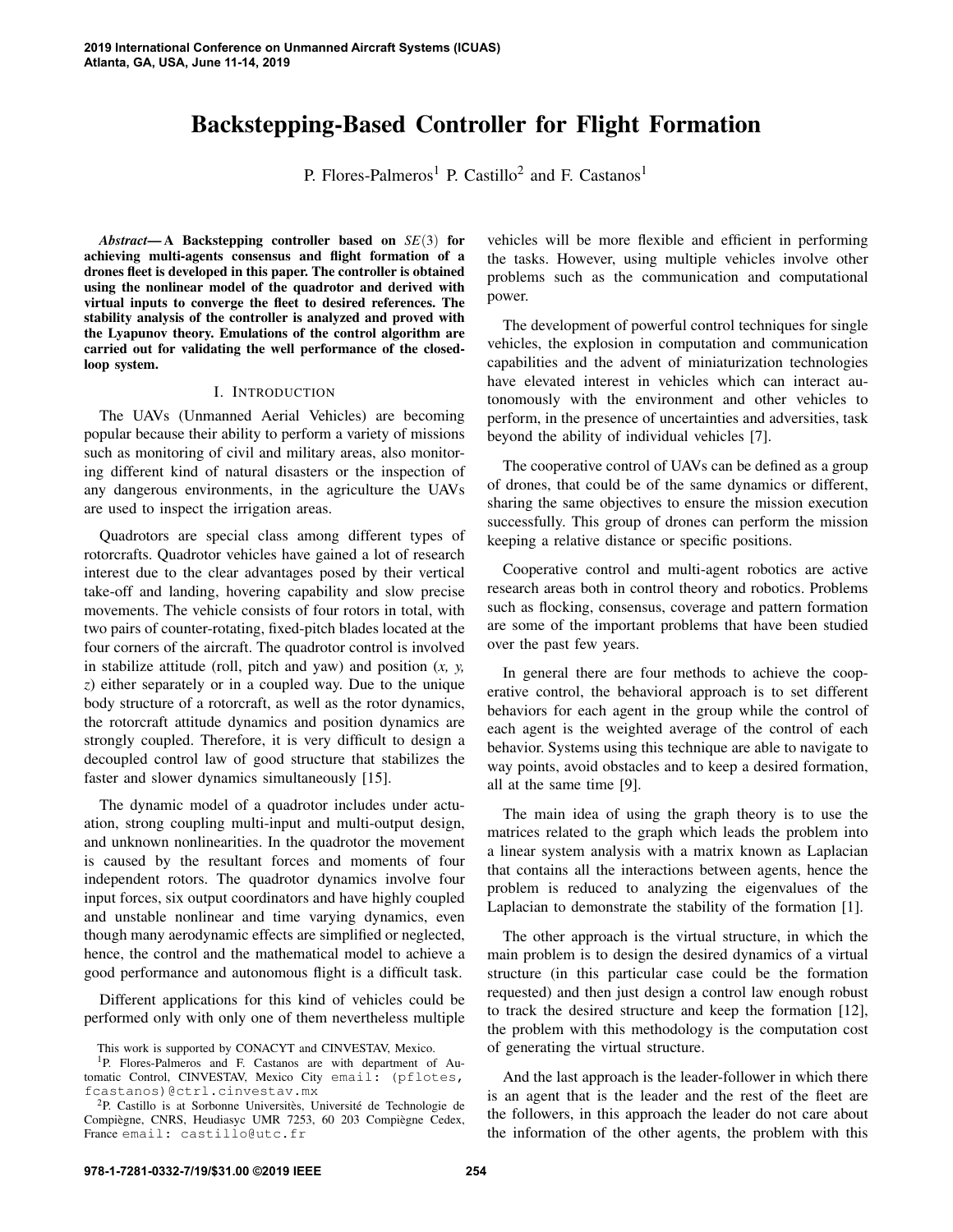methodology is not robust against any fault of the leader, to avid this problem, many ideas has been proposed such as the virtual leader which is a virtual particle with the dynamics of the other agents and all the fleet becomes a follower. The advantage of the leader-follower approach is that is relatively easy to implement.

The outline of the paper is the following: the problem statement is described in section II. The mathematical equations of the quadrotor and the attitude control algorithm is introduced in section III. The multi-agent system with its control algorithm for achieving flight formation is explained in section IV. Numerical simulations are realized for validating the performance of the drones fleet, some graphs depicting these results are presented in section V. Finally in section VI the conclusions about this work are discussed.

#### II. PROBLEM STATEMENT

Formation control of autonomous vehicles is a real challenge addressed in the context of multi-agent systems. In this work, our interest is to give an easy solution for solving the control problem of *n* quadrotor. In this study, the agents are physically decoupled, but they are interacting between them and exchanging information via wireless communication links.

The main idea of the consensus algorithms is to impose similar (mostly) dynamics behavior to each agent. In this work, the information exchange or interaction between agents is considered piece-wise continuous, so that the evolution can be modeled with differential equations. In addition, fixed and switching topologies are studied with the characteristic that all of them belong to the type of strongly connected graphs. Likewise, the graphs considered are directed.

Therefore, it will be considered that the agents fleet has achieved the consensus if for any initial conditions  $x_i(0)$  the next condition fills

$$
\lim_{t \to \infty} ||x_i(t) - x_i(t)|| \to 0 \tag{1}
$$

and for formation there exists an offset for each agent and mathematically can be expressed as

$$
\lim_{t \to \infty} ||x_i(t) - x_i(t)|| \to \Delta_{ij}
$$
 (2)

where  $x_i$  and  $x_j$  define the states information of the agent *i* and *j* respectively and  $\Delta_{ij}$  represents the relative distance between these both agents, for all  $i, j: 1, \ldots, n$ .

The goal of this work is to propose a nonlinear controller that includes the protocol consensus of first order to achieve flight formation and switching topology in aerial vehicle with second order dynamics.

### III. QUADROTOR DYNAMICS AND ATTITUDE STABILIZATION

The following nonlinear dynamic model of the quadrotor expressed from Newton-Euler approach is considered

$$
\begin{aligned}\n\ddot{x} &= -\sin\theta \frac{1}{m} U_1 \\
\dot{y} &= \cos\theta \sin\phi \frac{1}{m} U_1 \\
\ddot{z} &= \cos\theta \cos\phi \frac{1}{m} U_1 - g \\
\ddot{\phi} &= \dot{\theta} \dot{\phi} \frac{I_y - I_z}{I_x} - \frac{I_r}{I_x} \dot{\theta} \Omega + \frac{l}{I_x} U_2 \\
\ddot{\theta} &= \dot{\phi} \dot{\psi} \frac{I_z - I_x}{I_y} - \frac{I_r}{I_y} \dot{\phi} \Omega + \frac{l}{I_y} U_3 \\
\ddot{\psi} &= \dot{\theta} \dot{\psi} \frac{I_x - I_y}{I_z} + \frac{l}{I_z} U_4\n\end{aligned} \tag{3}
$$

where  $(x, y, z)$  denote the relative distance between the center of mass of the quadrotor and the inertial frame,  $\phi$ ,  $\theta$ ,  $\psi$ represent the Euler angles used to express the attitude of the vehicle,  $I_x, I_y, I_z$  are the inertia along the respective axis, the assumption that the quadrotor is geometrically symmetric is done, the gravity is represented by *g* and the mass of the vehicle is given by *m*. This vehicle is a under-actuated system that has more degree of freedoms than control inputs, in this case, four control inputs are used,  $U_1, ..., U_4$ , from which  $U_1$ is used for the altitude control while the other three are for the attitude stabilization and horizontal displacements.

For control purposes, the aerial vehicle model has to be described in states variables, defining the state vector as  $X =$  $[x_1, x_2, y_1, y_2, z_1, z_2, \phi_1, \phi_2, \theta_1, \theta_2, \psi_1, \psi_2]$  such that

$$
\begin{bmatrix} \dot{x}_1 \\ \dot{x}_2 \\ \dot{y}_1 \\ \dot{z}_2 \\ \dot{z}_1 \\ \dot{\phi}_1 \\ \dot{\phi}_2 \\ \dot{\phi}_2 \\ \dot{\phi}_2 \\ \dot{\psi}_1 \\ \dot{\psi}_2 \end{bmatrix} = \begin{bmatrix} x_2 \\ -\sin \theta_1 \frac{1}{m} U_1 \\ y_2 \\ \cos \theta_1 \sin \phi_1 \frac{1}{m} U_1 \\ z_2 \\ \cos \theta_1 \cos \phi_1 \frac{1}{m} U_1 - g \\ \phi_2 \\ \phi_2 \frac{I_y - I_z}{I_x} - \frac{I_r}{I_x} \theta_2 \Omega + \frac{I_r}{I_x} U_2 \\ \theta_2 \\ \phi_2 \psi_2 \frac{I_z - I_x}{I_y} - \frac{I_r}{I_y} \phi_2 \Omega + \frac{I_r}{I_y} U_3 \\ \psi_2 \\ \theta_2 \psi_2 \frac{I_x - I_y}{I_z} + \frac{I_r}{I_z} U_4 \end{bmatrix} \qquad (4)
$$

#### *Attitude stabilization*

The attitude control of the quadrotor is obtained via the Backstepping approach. System (4) can be studied in many subsystems with second order dynamics with the next form

$$
\dot{\eta}_1 = \dot{\eta}_2 \n\dot{\eta}_2 = g(\omega, \gamma) + h(\omega, \gamma)u
$$
\n(5)

where  $g(\omega, \gamma)$ ,  $h(\omega, \gamma)$  are known nonlinear functions and *u* denotes the control input.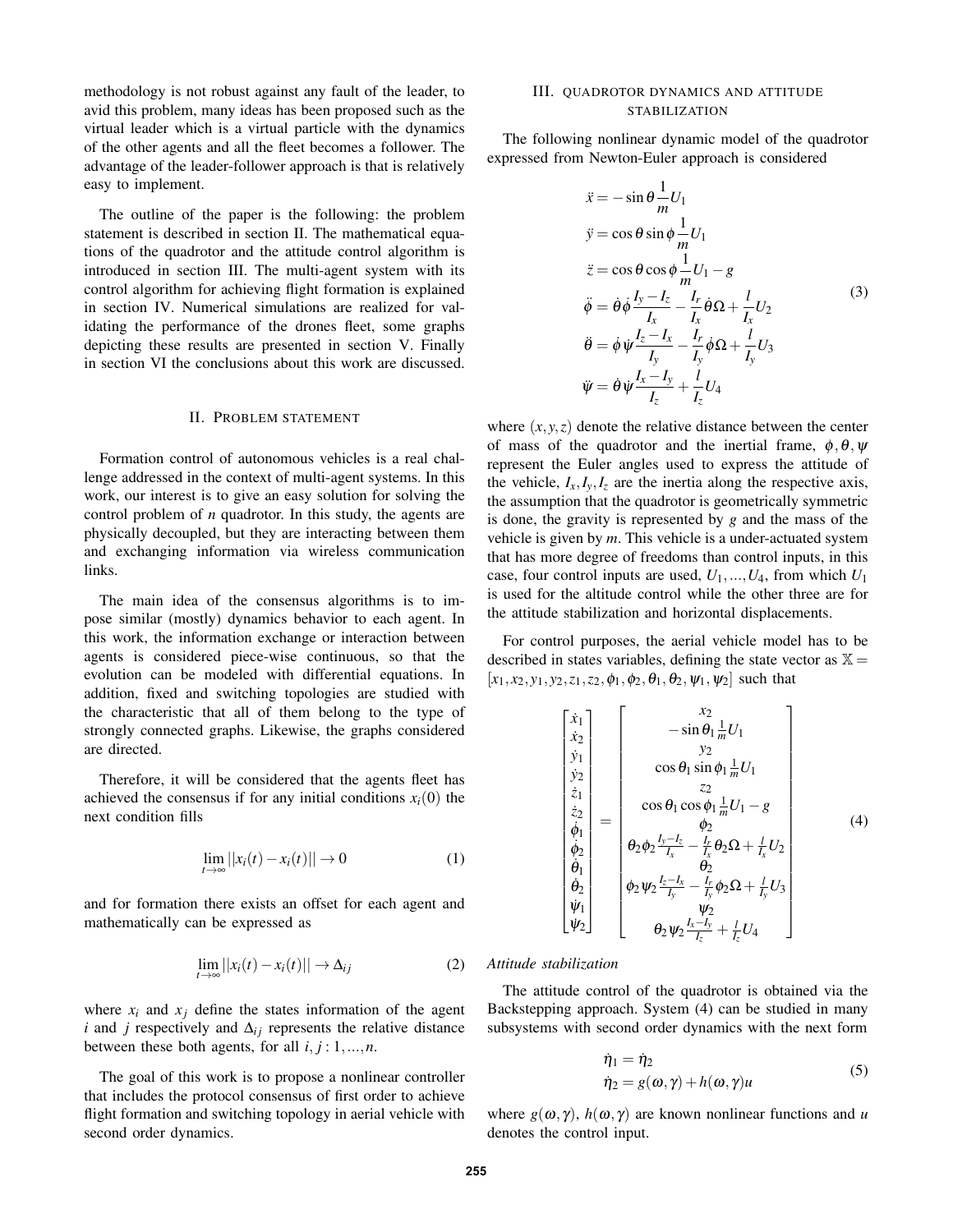For tracking purposes, it is necessary to stabilize the state in a desired value  $\eta_d$ . Then, the following tracking error can be proposed as  $\bar{e}_1 = \eta_1^d - \eta_1$ , thus,  $\dot{\bar{e}}_1 = \dot{\eta}_1^d - \eta_2$ .

Define a positive function and its time derivative as

$$
V(\bar{e}_1) = \frac{1}{2}\bar{e}_1^2\tag{6}
$$

$$
\dot{V}(\bar{e}_1) = \bar{e}_1(\dot{\eta}_1^d - \eta_2) \tag{7}
$$

the state  $\eta_2$  is defined as a virtual control input such that  $\eta_2 \to \eta_1^d = \dot{\eta}_1^d + \alpha_1 \bar{e}_1$ , where  $\alpha_1 > 0$  is a constant. Introducing the previous into (7) it can be assured that at least the state  $\eta_1$  is stable.

Define the velocity error as  $\bar{e}_2 = \eta_2 - \eta_2^{\nu}$  and propose the following candidate Lyapunov function as

$$
V_2(\bar{e}_1, \bar{e}_2) = V_1(\bar{e}_1) + \frac{1}{2}\bar{e}_2^2.
$$
 (8)

Then,

$$
\dot{V}(\bar{e}_1, \bar{e}_2) = \bar{e}_1(-\alpha_1 \bar{e}_1 - \bar{e}_2) + \bar{e}_2(g(\omega, \gamma) + h(\omega, \gamma)u + \alpha_1(\bar{e}_2 + \alpha_1 \bar{e}_1))
$$
\n(9)

Hence, the controller yields

$$
u = \frac{1}{h(\omega, \gamma)} \Big[ -\alpha_1 (\bar{e}_2 + \alpha_1 \bar{e}_1) - g(\omega, \gamma) + \bar{e}_1 - \alpha_2 \bar{e}_2 \Big] \tag{10}
$$

where  $\alpha_i$  is a positive constant. Note that it is necessary to ensure that  $h(\omega, \gamma) \neq 0$  to avoid indetermination of the control law. In closed loop the derivate of the Lyapunov function becomes

$$
\dot{V}_2 = -\alpha_1 \bar{e}_1^2 - \alpha_2 \bar{e}_2^2 \le 0 \tag{11}
$$

This impies that the subsystem (5) with the controller (10) has an asymptotically stable behavior.

The consensus algorithm for the drones fleet is considered in the  $(x, y)$  plane with a constant altitude  $z_d$ , therefore the altitude controller can be obtained using (10), thus it becomes

$$
U_1 = \frac{1}{\cos \theta_1 \cos \phi_1} \left[ g - \alpha_7 (e_8 + \alpha_4 e_7) + e_7 - \alpha_8 e_8 \right]
$$
 (12)

with  $e_7 = z_{1d} - z_1$  and  $e_8 = z_2 - z_2^{\nu}$ .

Similarly, applying (10) for the attitude dynamics of the quadrotor, the following controllers are obtained

$$
U_2 = \frac{I_x}{l} \left[ -\alpha_1 (e_2 + \alpha_1 e_1) - \theta_2 \phi_2 \left( \frac{I_y - I_z}{I_x} \right) + \frac{I_r}{Ix} \theta_2 \Omega +
$$
  
\n
$$
e_1 - \alpha_2 e_2 \right]
$$
  
\n
$$
U_3 = \frac{I_y}{l} \left[ -\alpha_3 (e_4 + \alpha_3 e_3) - \phi_2 \psi_2 \left( \frac{I_z - I_x}{I_y} \right) + \frac{I_r}{I_y} \phi_2 \Omega +
$$
  
\n
$$
e_3 - \alpha_4 e_4 \right]
$$
  
\n
$$
U_4 = \frac{I_z}{l} \left[ -\alpha_5 (e_6 + \alpha_5 e_5) - \theta_2 \psi_2 \left( \frac{I_x - I_y}{I_z} \right) + e_5 - \alpha_6 e_6 \right]
$$
  
\n(13)

with  $e_1 = \phi_{1_d} - \phi_1$  and  $e_2 = \phi_2 - \phi_2^{\nu}$ ,  $e_3 = \theta_{1_d} - \theta_1$  and  $e_4 =$  $\theta_2 - \theta_2^{\nu}$ ,  $e_5 = \psi_1^{\nu} - \psi_1$  and  $e_6 = \psi_2^{\nu} - \psi_2^{\nu}$ .

From the quadrotor flight properties observe that the movements in the plane  $(x, y)$  can be achieved using the control inputs  $U_2$  and  $U_3$ . This signifies that the position control in this plane can be achieved using the desired angles  $\theta_d$  and  $\phi_d$  for *x* and *y* coordinates respectively. Therefore from (4) the horizontal plane subsystem can be written as

$$
\begin{bmatrix} \dot{x}_1 \\ \dot{x}_2 \\ \dot{y}_1 \\ \dot{y}_2 \end{bmatrix} = \begin{bmatrix} x_2 \\ -(\sin \theta) \frac{1}{m} U_1 \\ y_2 \\ (\cos \theta \sin \phi \frac{1}{m} U_1 \end{bmatrix}
$$
(14)

Define  $U_x = -\sin\theta$  and  $U_y = \cos\theta \sin\phi$ , thus, the reference angles for the attitude controller could be obtained as

$$
\theta_1^d = \arcsin(-U_x) \tag{15}
$$

$$
\phi_1^d = \arcsin\left(\frac{U_y}{\cos(\theta_1^d)}\right) \tag{16}
$$

Notice that the function  $arcsin(\cdot) \in (-1,1)$  this makes a restriction in the attitude control cause small movements have to be considered.  $U_x$  and  $U_y$  will be obtained from the consensus algorithms.

### IV. MULTI-AGENT SYSTEMS AND CONSENSUS ALGORITHM

The communication in multi-agent system uses oftenly the *Graphes* theory, which defines a representation showing how the communication flows between nodes (in our case agents). A graph is a set of ordered pairs  $(V_n, \varepsilon_n)$  where  $V_n : 1, n$ are the agents and  $\varepsilon_n \subseteq V_n \times V_n$  defines the edges or the communication interaction. In our work, directional graphs are considered, this means that the graph (*p*,*q*) denotes that the agent *q* can obtain information from vehicle *p* but not *vice versa*. Notice that, directed graph is a general case of the indirected graphs. Usually the edge is considered to other agent, the self-loop edge is not allowed, at least in this paper.

There are matrices, associated with graphs, for describing mathematically the interaction between agents, these matrices are the *Laplacian, Degree* and *Adjacency* matrix. The Degree matrix is diagonal in which its entries are the degree of the node, this is the number of agents that are sending information to the agent. Its mathematical representation is  $D = \text{diag}(d_1, ..., d_N)$ . The adjacency matrix  $A = [a_{ij}] \in \mathbb{R}^{N \times N}$ is associated to the graph and is defined as

$$
a_{ij} = \begin{cases} a_{ii} = 0 \\ a_{ij} > 0 \quad \text{if}(v_j, v_i) \in V_i \times V_j \end{cases}
$$

Finally, the *Laplacian* matrix is defined as

*L* = *D*−*A*

A directed path from the node  $V_{i1}$  to the  $V_{il}$  is a defined sequence of interactions of the way  $(V_{ik}, V_{i(k+1)})... (V_{i(l-1)}, V_{il})$ . A graph is strongly connected if there is at least one direct path from any node to other one in the graph. The previous is one of the conditions to achieve the convergence of the fleet.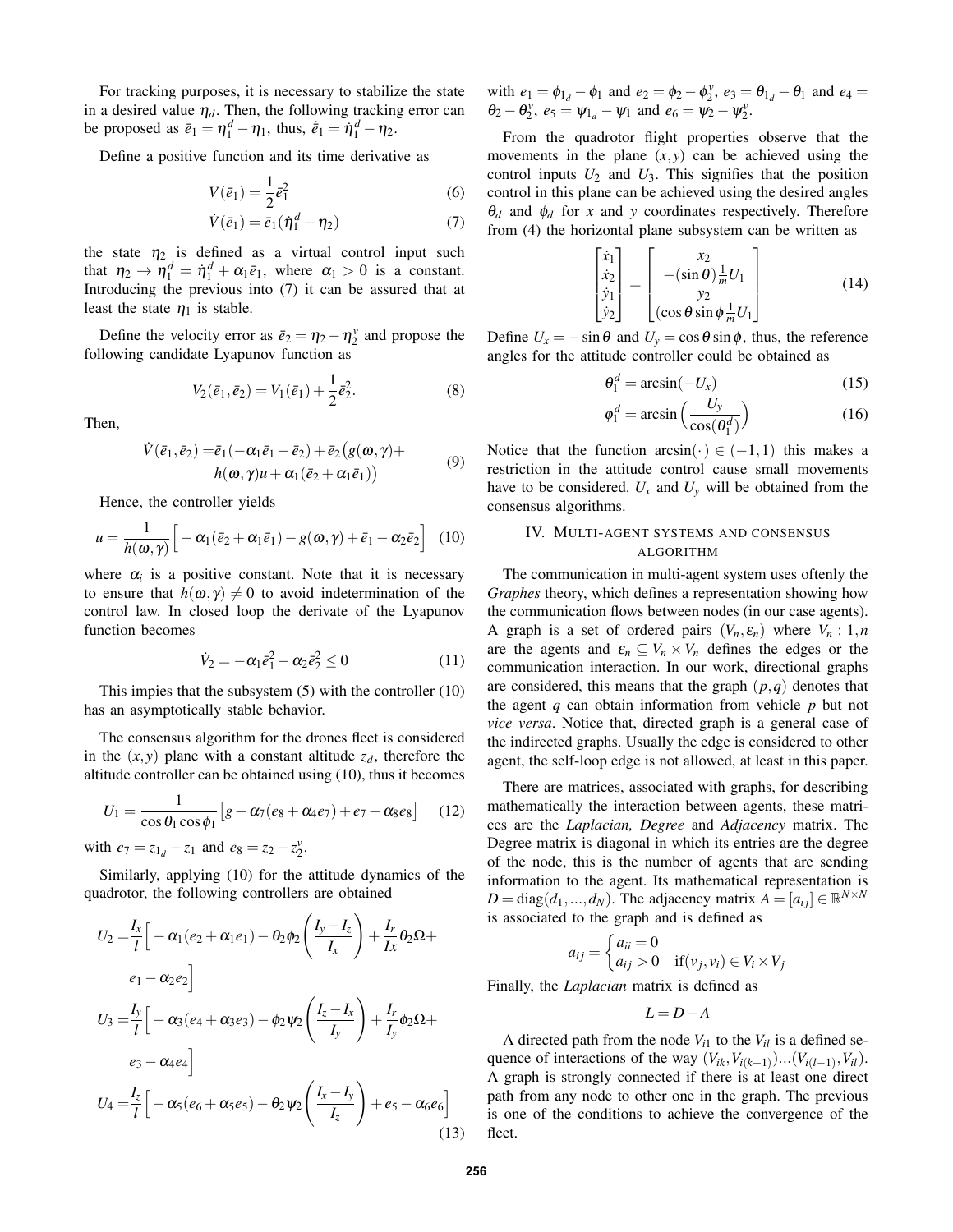## *A. First Order dynamics*

For the consensus algorithm a first order dynamics is used for the analysis, this does not means that the system (in our case the quadrotor) has this dynamic. The dynamic of the information of states is given by

$$
\dot{X}_i = u_i, \qquad i = 1, ..., n \qquad (17)
$$

where  $X \in \mathbb{R}^m$  is the information state and  $u_i \in \mathbb{R}$  is the information control of the *i*-th agent. The consensus algorithm can be achieved with

$$
u_i = -\sum_{j=1}^{n} \left( a_{ij}(t) (X_i - X_j) \right) \qquad i = 1, ..., n \qquad (18)
$$

where  $a_{ij}$  is the  $(i, j)$  entry of the adjacency matrix, the controller in matrix representation is

$$
\dot{X} = -[L(t) \otimes I_m]X \tag{19}
$$

where  $X = \begin{bmatrix} X_1 & \dots & X_n \end{bmatrix}^T$  are the information states, in this case we are interested to achieve the consensus in the *xy* plane, then,  $X_i = (x_i, y_i)$  and it defines the positions of the *i*-th agent, therefore, the problem becomes a Linear Time Invariant analysis.

Then (18) can be modified adding a relative distance and a speed terms and also introducing the leader information, hence

$$
u_i = -\tanh\left(\sum_{j=1}^n (X_i - X_j) - \Delta_{ij}\right)
$$
 (20)

$$
u_{leader} = -\tanh\left[\left(\sum_{j=1}^{n} (X_i - X_j) - \Delta_{ij}\right) - (X_d - X_{leader})\right]
$$
\n(21)

Function  $tanh(\cdot)$  is used as saturation to produce small movements as desired for obtaining  $\theta_d$  and  $\phi_d$ . This protocol algorithm can be seen as a proportional controller in which the position error is computed with the positions of all agents in the fleet.

## *B. Backstepping consensus algorithm*

The system (14) will be used for consensus and flight formation, notice that for achieving these ones with the dynamics information of first order is complicate, cause the agents could have oscillations when arriving to the reference even if it is very smooth. Similar results are obtained when using a feedback to transform the second order system into a first order, as suggested by some authors.

For agent's position control and consensus and formation between them, the Backstepping approach is used with some modifications. This methodology allows us to manipulate each state and by consequence the convergence analysis of the fleet. Some ideas from [1] and [3] are taken for the stability analysis.

Rewriting (14)

$$
\dot{x}_{1_i} = \dot{x}_{2_i} \tag{22}
$$

$$
\dot{x}_{2_i} = U x_i \frac{1}{m_i} U_{1_i} \tag{23}
$$

$$
\dot{y}_{1_i} = \dot{y}_{2_i} \tag{24}
$$

$$
\dot{y}_{2_i} = U y_i \frac{1}{m_i} U_{1_i} \tag{25}
$$

where the sub-index *i* denotes the number of the agent. It is assumed homogeneity in the agents.

Define the tracking error between agents as

$$
\hat{e}_{1_i} = -\sum a_{ij}(x_{1_i} - x_{1_j}) \quad \forall j: 1, ..., n \tag{26}
$$

Note that the  $\hat{e}_{1i}$  can be represented as

$$
\hat{e}_{1_i} = -\left(\sum a_{ij}\right) x_{1_i} + \sum a_{i_j} x_{1_j} \quad \forall j: 1, ..., n \qquad (27)
$$

then

$$
\dot{\hat{e}}_{1_i} = -\Big[\sum a_{ij}\Big]x_{2_i} + \sum a_{ij}\dot{x}_{1_j}
$$
 (28)

A positive function is proposed and its time derivative as

$$
V(\hat{e}_{1_i}) = \frac{1}{2}\hat{e}_{1_i}; \quad \dot{V}(\hat{e}_{1_i}) = \hat{e}_{1_i}\dot{e}_{1_i}
$$
 (29)

by substituting (28) into (29)

$$
\dot{V}(\hat{e}_{1_i}) = \hat{e}_{1_i} \Big[ - \Big[ \sum a_{ij} \Big] x_{2_i} + \sum a_{ij} \dot{x}_{1_j} \Big] \tag{30}
$$

Define  $x_{2_i}^v$  as

$$
x_{2_i}^{\nu} = \frac{1}{\sum a_{ij}} \Big[ \sum a_{ij} \dot{x}_{1_j} + \bar{\alpha}_1 \hat{e}_{1_i} \Big] \quad \bar{\alpha}_1 > 0 \tag{31}
$$

It is clear to note that if  $x_{2i} \rightarrow x_{2i}^{\nu}$ , then

$$
\dot{V}(\hat{e}_{1_i}) = -\bar{\alpha}_1 \hat{e}_{1_i}^2 \tag{32}
$$

and if  $\hat{e}_{1_i} = 0$  then  $\dot{V}(\hat{e}_{1_i}) = 0$  implying that the consensus has been achieved, hence the first state is Globally Asymptotically Stable (GAS).

Therefore propose  $\hat{e}_2 = x_{2_i} - x_{2_i}^{\nu}$  and representing the system in terms of the errors  $\hat{e}_{1_i}, \hat{e}_{2_i}$ , it yields

$$
\dot{\hat{e}}_{1_i} = -\hat{e}_{2_i} - \bar{\alpha}_1 \hat{e}_{1_i} \tag{33}
$$

$$
\dot{\hat{e}}_{2_i} = U_{x_i} - \frac{1}{\sum a_{ij}} \Big[ \sum a_{ij} \ddot{x}_{1_j} + \bar{\alpha}_1 \dot{\hat{e}}_1 \Big]
$$
(34)

Propose the following Lyapunov function for the new system representation

$$
V(\hat{e}_{1_i}, \hat{e}_{2_i}) = \frac{1}{2}\hat{e}_{1_i}^2 + \frac{1}{2}\hat{e}_{2_i}^2
$$
 (35)

then

$$
\dot{V}(\hat{e}_{1_i}, \hat{e}_{2_i}) = \hat{e}_{1_i}\dot{\hat{e}}_{1_i} + \hat{e}_{2_i}\dot{\hat{e}}_{2_i}
$$
 (36)

Introducing  $(33)$  and  $(34)$  into  $(36)$ 

$$
\dot{V}(\hat{e}_{1_i}, \hat{e}_{2_i}) = \hat{e}_{1_i}(-e_{2_i} - \bar{\alpha}_1 \hat{e}_{1_i}) + e_{2_i} \left[ U_{x_i} + \frac{1}{\sum a_{ij} \sum a_{ij} \ddot{x}_{ij} + \bar{\alpha}_1 \dot{\hat{e}}_{1_i}} \right]
$$
\n(37)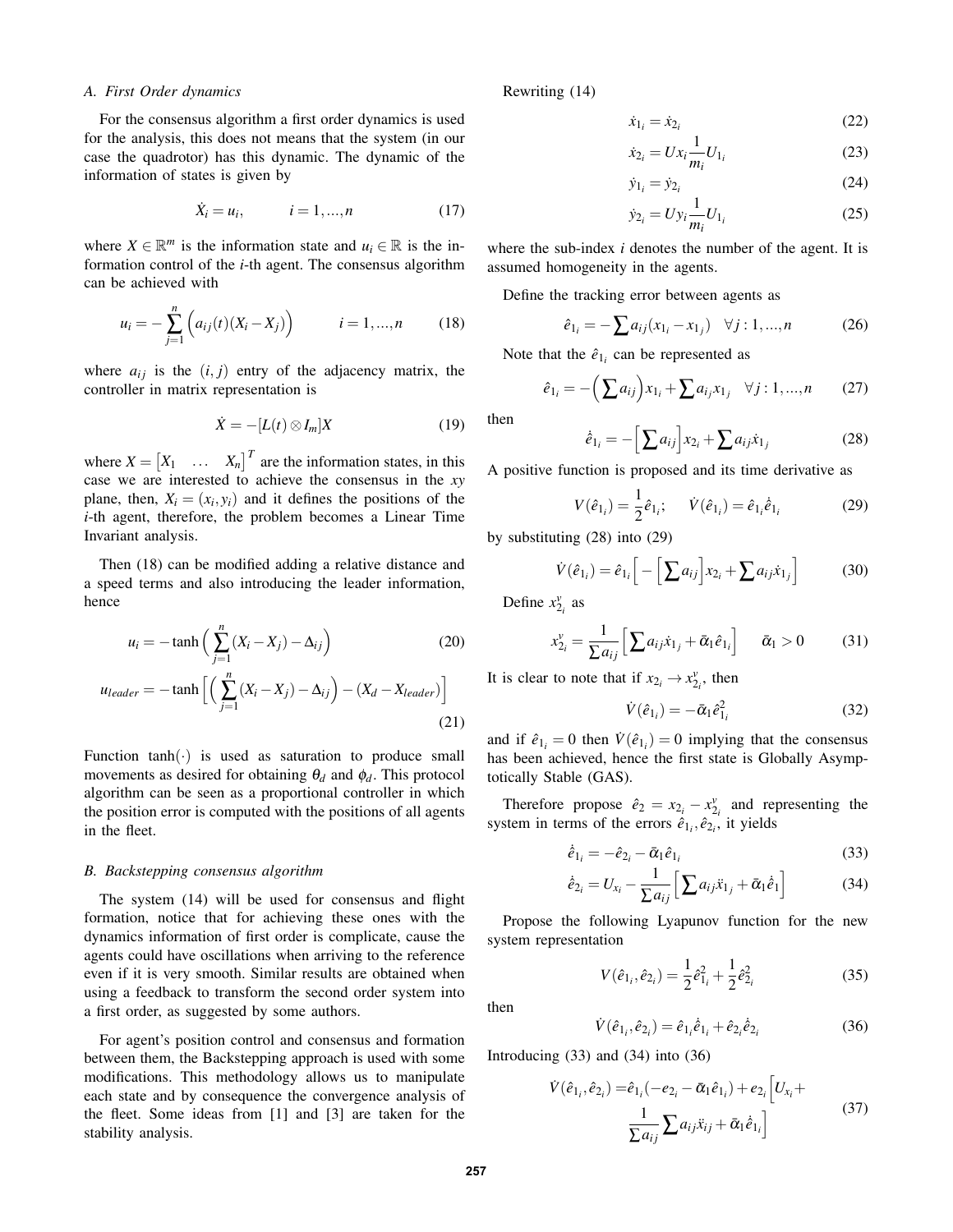Selecting the control law as

$$
U_{x_i} = \sum a_{ij} \sum a_{ij} \ddot{x}_{ij} - \bar{\alpha}_1 \dot{e}_{1_i} - \bar{\alpha}_2 \hat{e}_{2_i}
$$
  
+  $\bar{\alpha}_1 \hat{e}_{1_i} \hat{e}_{2_i}$  (38)

implies that

$$
\dot{V}(\hat{e}_{1_i}, \hat{e}_{2_i}) = -\bar{\alpha}_1 \hat{e}_{1_i}^2 - \bar{\alpha}_2 \hat{e}_{2_i}^2 \le 0
$$

hence the system will have a stable behavior. Similar results are obtained when using this methodology for computing the control position for the *y* axis.

## V. NUMERICAL VALIDATION

In this case, the algorithm is done for three agents but it can be extended for *n*-agents. The nominal parameters for each quadrotor for simulation purposes and the gains used in simulations are

| Parameter                         | Value | Parameter                                                      | Value                |
|-----------------------------------|-------|----------------------------------------------------------------|----------------------|
| Ω                                 | 0.01  | g                                                              | 9.81 $\frac{m}{s^2}$ |
| $I_z - I_x$                       | 0.01  | $\boldsymbol{m}$                                               | $0.5$ kg             |
| $I_x - I_y$                       | 0.001 | $I_y - I_z$                                                    | 0.001                |
| lz<br>Ir                          | 0.001 | $\frac{\overline{I_x}}{\frac{\overline{I_r}}{\overline{I_x}}}$ | 0.001                |
| $I_T$                             | 0.001 | $rac{l}{I_x}$                                                  | 0.15                 |
|                                   | 0.15  | $\frac{1}{I_z}$                                                | 0.15                 |
| $\frac{\overline{I_y}}{\alpha_i}$ | 5     |                                                                |                      |

For simulations three formations are considered and two topologies, firstly, the are considered to shape a vertical and horizontal line between quadrotors with a relative distance of 1 meter between consecutive agents and the last formation is a triangular formation. In the first formation, the initial position of each agent is not relevant, in fact it could be in a random position in the *xy* plane and the last position are considered to make a vertical line between quadrotors as can be seen in Figure 1a.

In Figure 1b the agent 0 tries to keep its position and the agent 1 and 2 are moving to change the formation to a horizontal line, notice that in this simulation the center of the formation is not moved.

A triangular formation is presented in Figure 1c but not just the formation is shown but also the fleet of drones are moving this is to verify that this algorithm is useful to follow a desired trajectory.

In the following equation the topologies considered for the simulations are shown and they are related with the Laplacian matrices.

$$
L_1 = \begin{bmatrix} 1 & -1 & 0 \\ 0 & 1 & -1 \\ -1 & 0 & 1 \end{bmatrix}
$$
  
\n
$$
L_2 = \begin{bmatrix} 1 & 0 & -1 \\ -1 & 1 & 0 \\ 0 & -1 & 1 \end{bmatrix}
$$
 (39)



(a) Home to horizontal formation



(b) Horizontal to vertical formation



(c) Vertical to triangular formation

The Matlab simulation is not the only numerical validation for the flight formation algorithm, at the Heudiasyc Laboratory a simulator has been developed and is very close to the real validation, in fact, once the algorithm is proved in this simulator the possibilities to achieve the experimental validation in the laboratory platforms are very high, see Figure 2.

For the tests in this simulator, three quadrotors are considered, at the beginning they have default or home positions and can be modified anytime for the user, when the algorithm begins the agents form a horizontal line, the second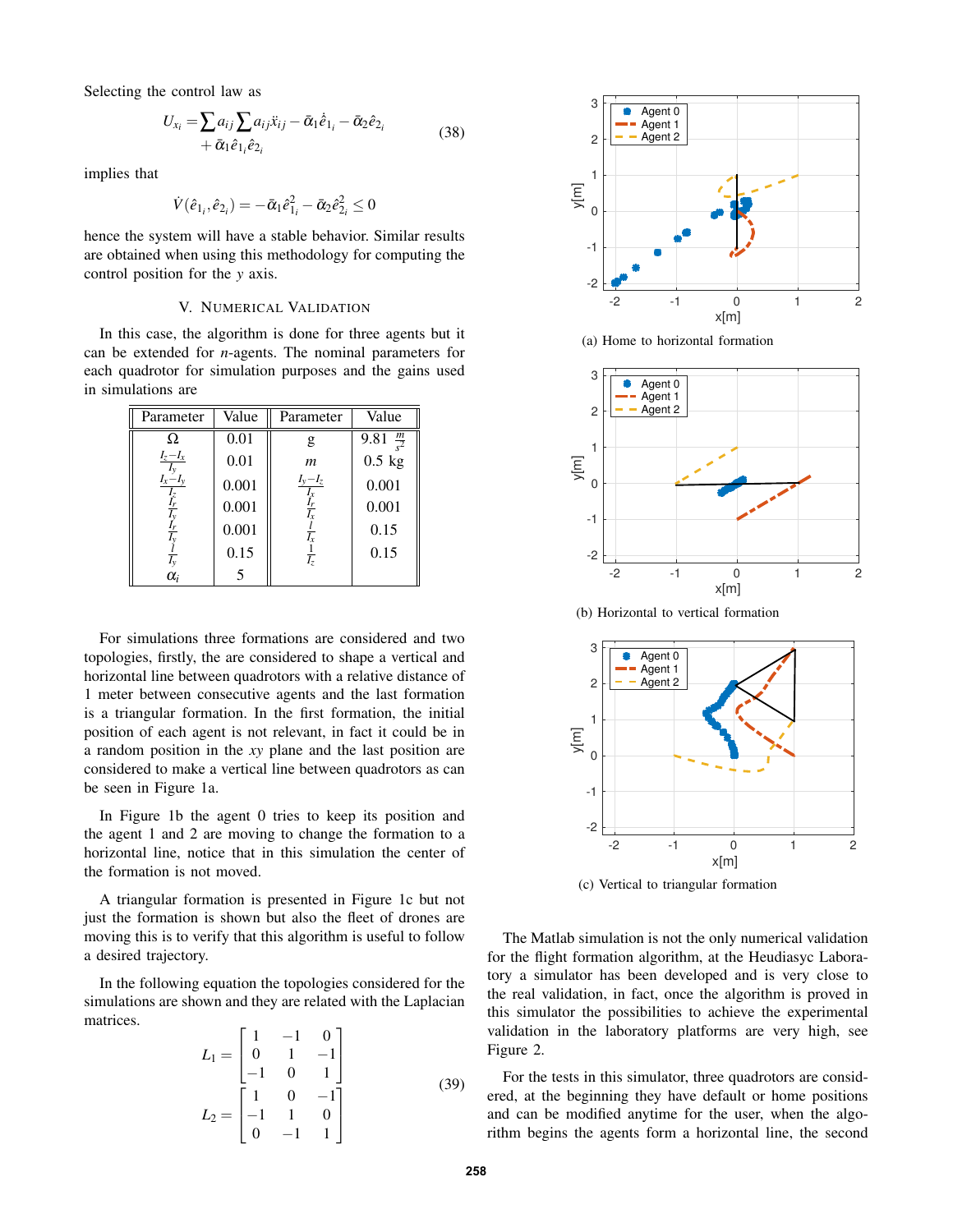

Fig. 2: Flair simulator developed at Heudiasyc laboratory.

configuration is a vertical line and the last one is a triangular, all the formations are done continuously, this is, while the agents are flying they can change the positions to achieve each formation, the behavior of each flight formation can be seen in Figure 4.

The last test is the trajectory tracking while the quadrotors try to keep a triangular formation, in Figure 3 the performance of the algorithm.

## VI. CONCLUSION

A Backstepping algorithm was presented to achieve flight formation between aerial agents, it has been tested to control the position of three agents with quadrotor dynamics. The control strategy was obtained in detail showing the stability analysis via the Lyapunov theory.

The change of communication topology was done while the quadrotors are flying and it has been observed that the performance was not degraded.

Future work includes the real validation in our aerial platforms of the proposed algorithm.



Fig. 3: Flight formation with trajectory tracking.



(c) Vertical to triangular formation

Fig. 4: Numerical validation with the Flair simulator/

#### **REFERENCES**

- [1] W. Ren, w. Randal, Distributed Consensus in Multi-Vehicle Cooperative Control: theory and applications, 1st ed, Ed. London: Springer-Verlag, 2008.
- [2] Li Zhongkui, Duan Zhisheng, Cooperative Control of Multi-Agent Systems: a consensus region approach, 1st ed, Ed. NY: CRC Press, 2015.
- [3] R. Olfati Saber and R. M. Murray, Consensus Protocols for Networks of Dynamic Agents, In: Proceedings of the 2003 American Control Conference, 2003. Vol.2. IEEE , Piscatway, NJ, pp. 951-956. ISBN 0-7803-7896-2 .
- [4] R. Olfati Saber and R. M. Murray, Agreement problems in networks with directed graphs and switching topology, In: 42nd IEEE International Conference on Decision and Control, Dec 2003.